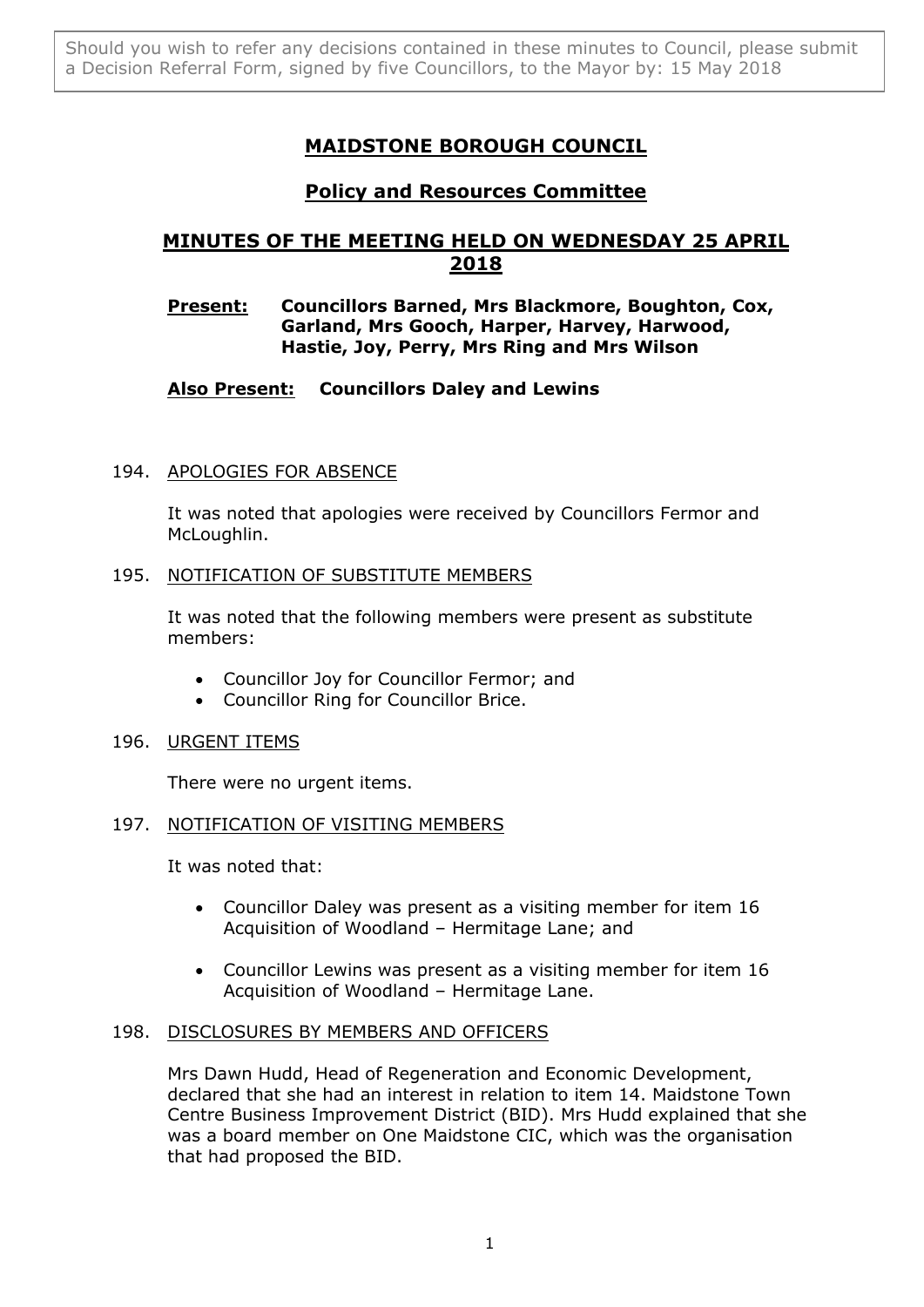Councillor Harwood disclosed that in his employment he had a safety and regulatory duty in relation to reservoirs and would therefore leave the room during consideration of item 15. Mote Park Lake Dam.

#### 199. DISCLOSURES OF LOBBYING

Councillors Cox, Harwood and Mrs Wilson disclosed that they had been lobbied on item 16 Acquisition of Woodland – Hermitage Lane.

200. EXEMPT ITEMS

**RESOLVED:** That all items be taken in public, as proposed.

#### 201. MINUTES OF THE MEETING HELD ON 28 MARCH 2018

**RESOLVED:** That the minutes be agreed as an accurate record of the meeting and signed.

202. PRESENTATION OF PETITIONS (IF ANY)

There were no petitions.

#### 203. QUESTIONS AND ANSWER SESSION FOR MEMBERS OF THE PUBLIC (IF ANY)

There were no questions from members of the public.

204. AMENDMENT TO THE ORDER OF BUSINESS

**RESOLVED:** That item 16. Acquisition of Woodland – Hermitage Lane is considered following item 11. Digital Strategy.

#### 205. DIGITAL STRATEGY

Mr Gary Hunter, the Transformation Manager, presented the Council's Digital Strategy to the Committee.

Mr Hunter conveyed the following to the Committee:

- The strategy outlined the Council's approach to digiral technology up until 2021. The policy was a continuation of the Council's Customer Services Improvement Strategy.
- The Digital Strategy was split into two themes Digital Council and Digital Community.
- The theme of Digital Council focussed on how the Council used IT to achieve its objectives, and how the Council enabled its staff to provide an excellent service to residents and businesses in Maidstone.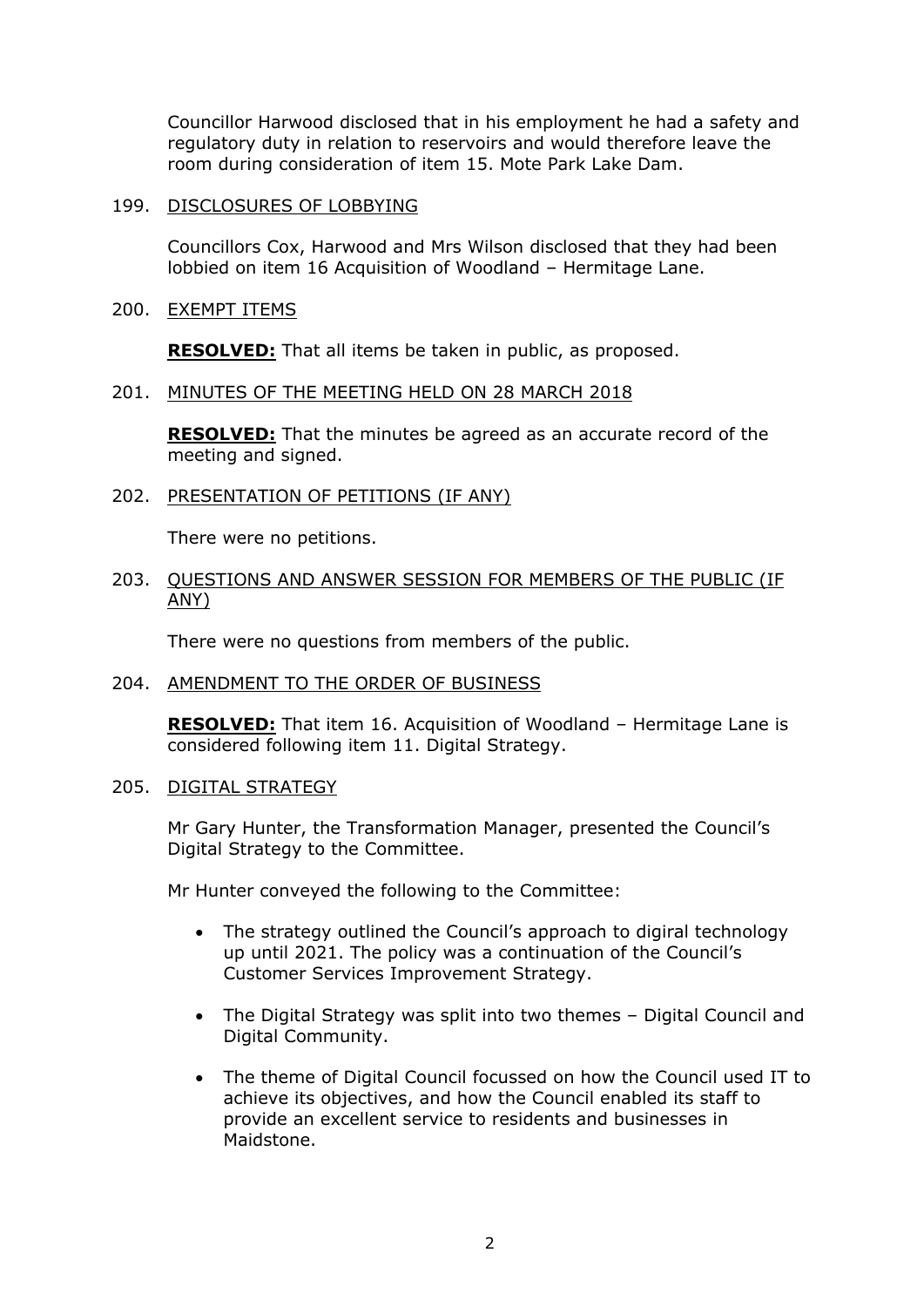The theme of Digital Community focussed on how the Council ensured that services were designed for customers to access in the most convenient way. However this did not exclude those who could not engage with the council digitally.

Mr Mark Green, the Director of Finance and Business Improvement, confirmed that there was provision in the capital programme for spend on IT projects. Any new initiatives identified through the Digital Strategy that met the Council's objectives within the Capital Programme would be eligible for funding from the capital budget.

The Committee identified that there were areas of the borough that had poor mobile phone reception, and it was noted that the Digital Strategy did not mention this problem that some residents faced. The Committee requested that reference to this issue was made in the policy.

In response to a question from a member of the Committee Mrs Georgia Hawkes, the Head of Commissioning and Business Improvement, confirmed that further work was required once the strategy had been agreed and implemented to identify those that were digitally excluded. This work would also include identifying what support was available for those who were digitally excluded.

Mrs Hawkes confirmed that she would bring an update to the Committee next year on the progress of implementing the strategy which would include an update on the progress of work carried out on digital exclusion.

#### **RESOLVED:**

That, subject to the addition of 'Work with mobile phone providers to ensure that mobile phone signal remains strong and improves in areas where coverage is poor' to the bullet points under 'We Will' on page 20 of the Strategy, the Digital Strategy is adopted.

Voting: Unanimous

#### 206. ACQUISITION OF WOODLAND - HERMITAGE LANE

Mr Andrew Williams, Parks and Open Spaces Manager, introduced his report outlining an acquisition of woodland at Hermitage Lane, known locally as Bluebell Wood.

Mr Williams explained that the developer of adjacent housing sites had offered this piece of land free of charge to the Council, along with a sum of money to ensure maintenance for at least a 15 year period.

Councillors Daley and Lewins spoke as visiting members in support of the Officer recommendations.

In response to a question from the Committee, Mr Williams confirmed that the proposed maintenance over a 15 year period would ensure the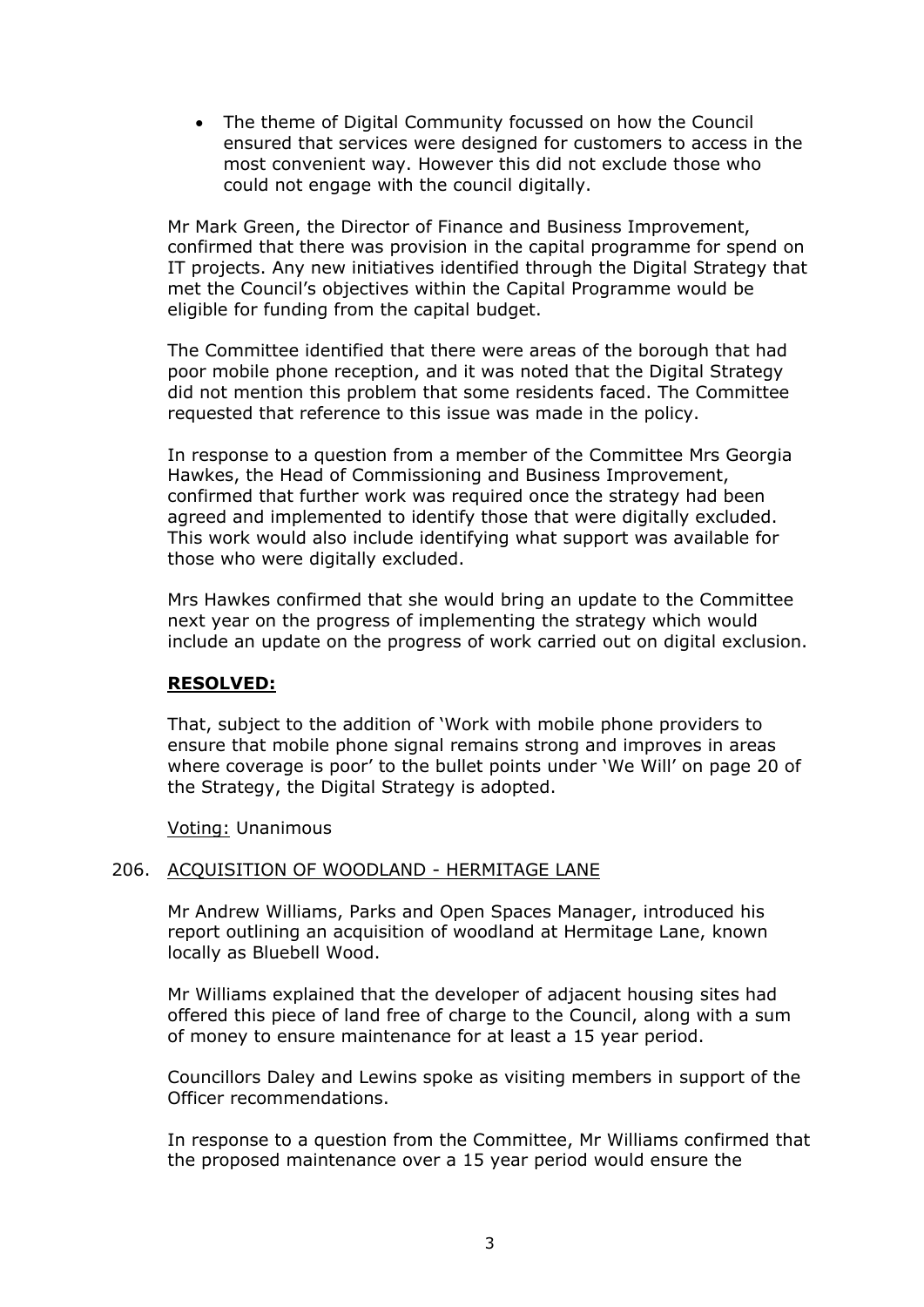woodland was managed properly while the woodland adjusted to the new development around it, including a potential increase in footfall.

### **RESOLVED:**

- 1. That the acquisition of almost 4.5 hectares (12 acres) of woodland shown outlined in red on the attached map (Appendix 1) is agreed.
- 2. The Director of Finance and Business Improvement is supported in using his delegated authority to conclude negotiations with the freeholder for transfer of land conditional on receiving an appropriate commuted sum or endowment fund to pay for a minimum of 15 years future direct management.
- 3. That the Head of Mid Kent Legal Services is authorised to complete the transfer of land on the terms as agreed by the Director of Finance & Business Improvement.

### Voting: Unanimous

Note: Councillor Blackmore arrived during consideration of this item at 7.15 and chose not to vote on this item as she was not present during the debate.

### 207. CORPORATE RISK UPDATE

Mr Russell Heppleston, Deputy Head of Audit Partnership, and Mrs Alison Blake, Audit Manager, updated the Committee on Corporate Risk.

Mr Heppleston explained that this was the first time the Committee had considered the Risk Update since the Council had adopted the Risk Appetite Statement. Therefore the risks contained in the risk register had been updated to reflect the Council's agreed risk appetite. A further change to the report was a section outlining the risks identified by key partners. This allowed the Council to anticipate any risks to key partners, and allowed shared insight on risks and the measures that could be taken to control them.

Mr Green confirmed that the financial risk to the Council as a consequence of the United Kingdom leaving the European Union was covered in the regular financial risk update reports that were considered by the Audit, Governance and Standards Committee. However if any Corporate Risks were identified around this issue they would be added to the Corporate Risk Register.

The Committee requested some changes to the report for the next time it was considered, including:

 Further information about external risks that may affect the Council.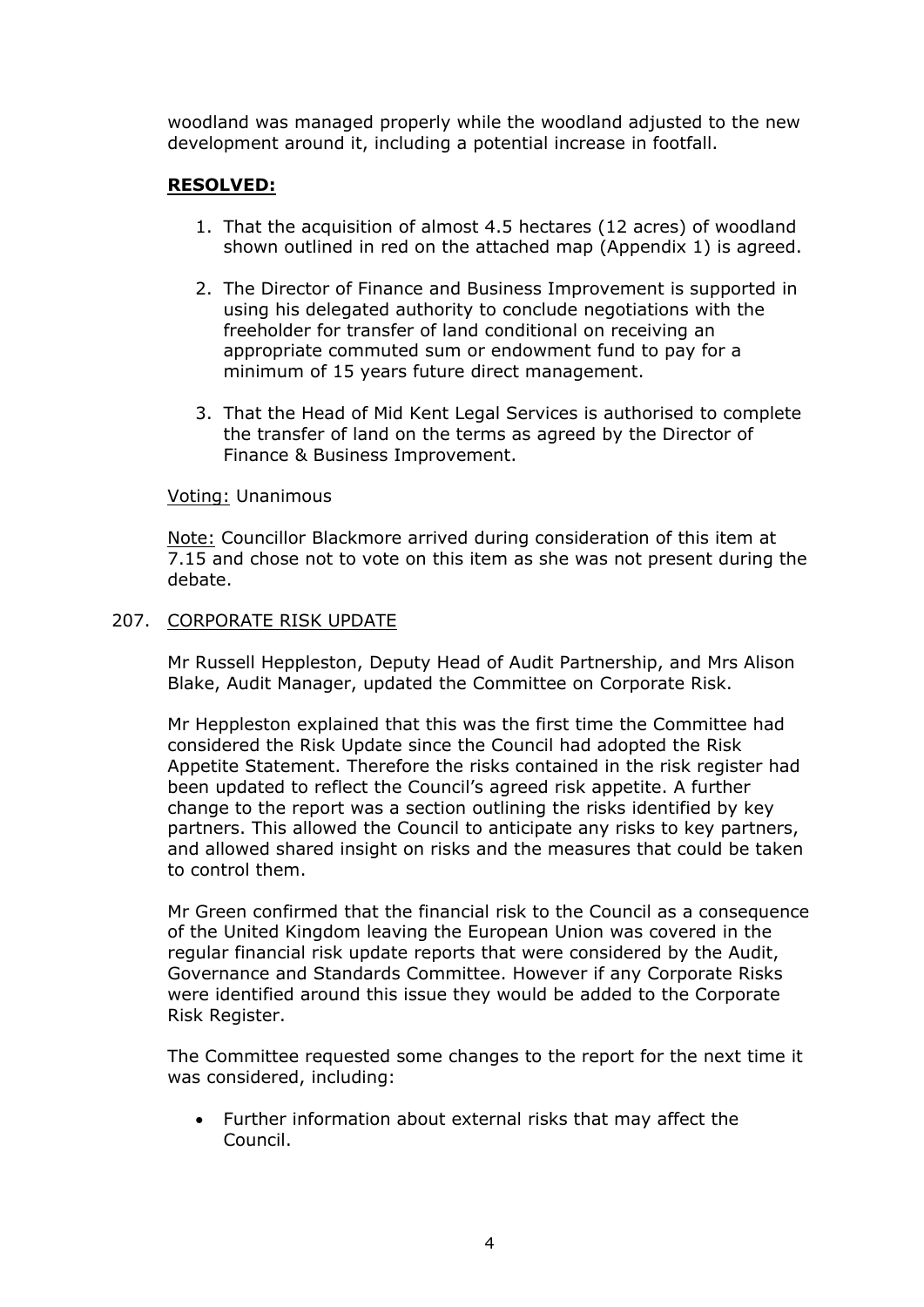- Some wording included on the effects on our residents and businesses if the risk to the Town Centre materialised.
- Reference to other Housing Associations, not just Golding Homes, as there were a variety of different providers of social housing in the borough.

Mr Heppleston confirmed that he would ensure that he would include members in training and induction sessions around the risk register in the new municipal year.

### **RESOLVED:**

That the Corporate risks (as set out in Appendix 1) are noted.

### 208. KEY PERFORMANCE INDICATORS FOR POLICY AND RESOURCES COMMITTEE 2018-19

Miss Anna Collier, the Policy and Information Manager, introduced the Committee's Key Performance Indicators (KPIs) for 2018-19.

Miss Collier explained that the KPIs were being considered at this meeting as the Committee had requested that the KPIs and their targets be considered at the same meeting as the performance out turns. This would allow target setting to be undertaken with the most recent data on performance.

Regarding the proposed KPIs – these had not changed significant from 2017-18 as the priority areas in the Strategic Plan had stayed the same.

In response to a question from the Committee, Mr William Cornall, Director of Regeneration & Place, confirmed that despite performance showing a decline in Quarter 3 for processing Major, Minor and Other Planning applications, performance had improved in Quarter 4 and was well above target. The Committee was satisfied that the targets set for these indicators were not ambitious.

The Committee highlighted that at its March meeting, it had agreed to include a KPI on flytips removed within 4 working days however this KPI did not appear in the list of KPIs. Miss Collier confirmed that this KPI would appear in the final list.

### **RESOLVED:**

That the Key Performance Indicators, contained in Appendix 1, are agreed.

Voting: Unanimous

#### 209. MAIDSTONE TOWN CENTRE BUSINESS IMPROVEMENT DISTRICT (BID)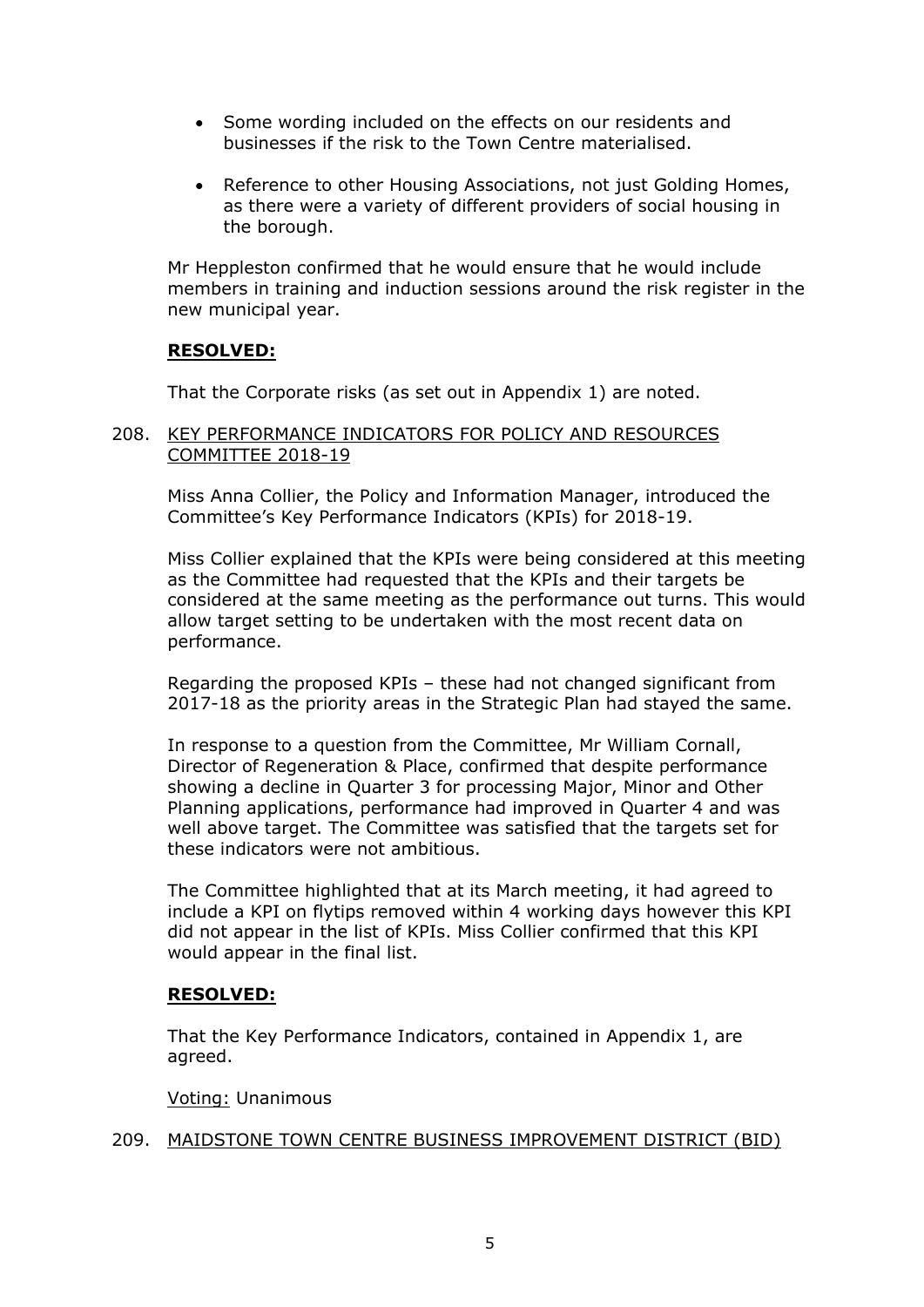Mr William Cornall, Director of Regeneration and Place, presented a report to the Committee which outlined the progress of the proposed Business Improvement District (BID) for Maidstone Town Centre.

Mr Cornall outlined the following to the Committee:

- The BID process was being progressed by One Maidstone CIC, and the Business Plan and proposed BID area were in the final stages of development.
- One Maidstone CIC was a separate organisation to the Council, although the Council held two seats on One Maidstone CIC's board.
- One Maidstone CIC's board had a broad membership from across interested parties in the town centre. There were 14 members of the board representing a range of different types and sizes of businesses.
- If successful, the BID would levy an additional 1.5% on top of business rates for businesses in a defined area of the town centre. The money raised from the levy would be spent on the items listed in the BID's business plan. These items would be in addition to the services that Kent County Council and Maidstone Borough Council already provided in the Town Centre.
- Businesses located in Fremlin Walk, Royal Star Arcade and The Mall would pay a reduced levy of 1% due to having to pay a service charge to their landlord.
- Businesses that were located in premises that had a rateable value of £15,000 or less would be exempt from paying the levy.
- If successful, Maidstone Borough Council would be responsible for collecting the BID levy alongside Business Rates.
- The BID would be successful if 51% of businesses by number of properties, and 51% of businesses by rateable value, voted in favour of the BID.
- One Maidstone CIC had been canvassing businesses who were likely to be in the BID area, and were confident that they would cross this threshold. However this was dependent on Maidstone Borough Council and Kent County Council voting in favour of the BID.
- There was not an active 'No' campaign against the BID, and many of the businesses that previously voted against the BID had stated that they were now in favour of the BID.

In response to questions from the Committee, Mr Cornall confirmed:

 One Maidstone CIC would fold if the BID vote was not successful, therefore it was crucial to the future of the Town Centre for the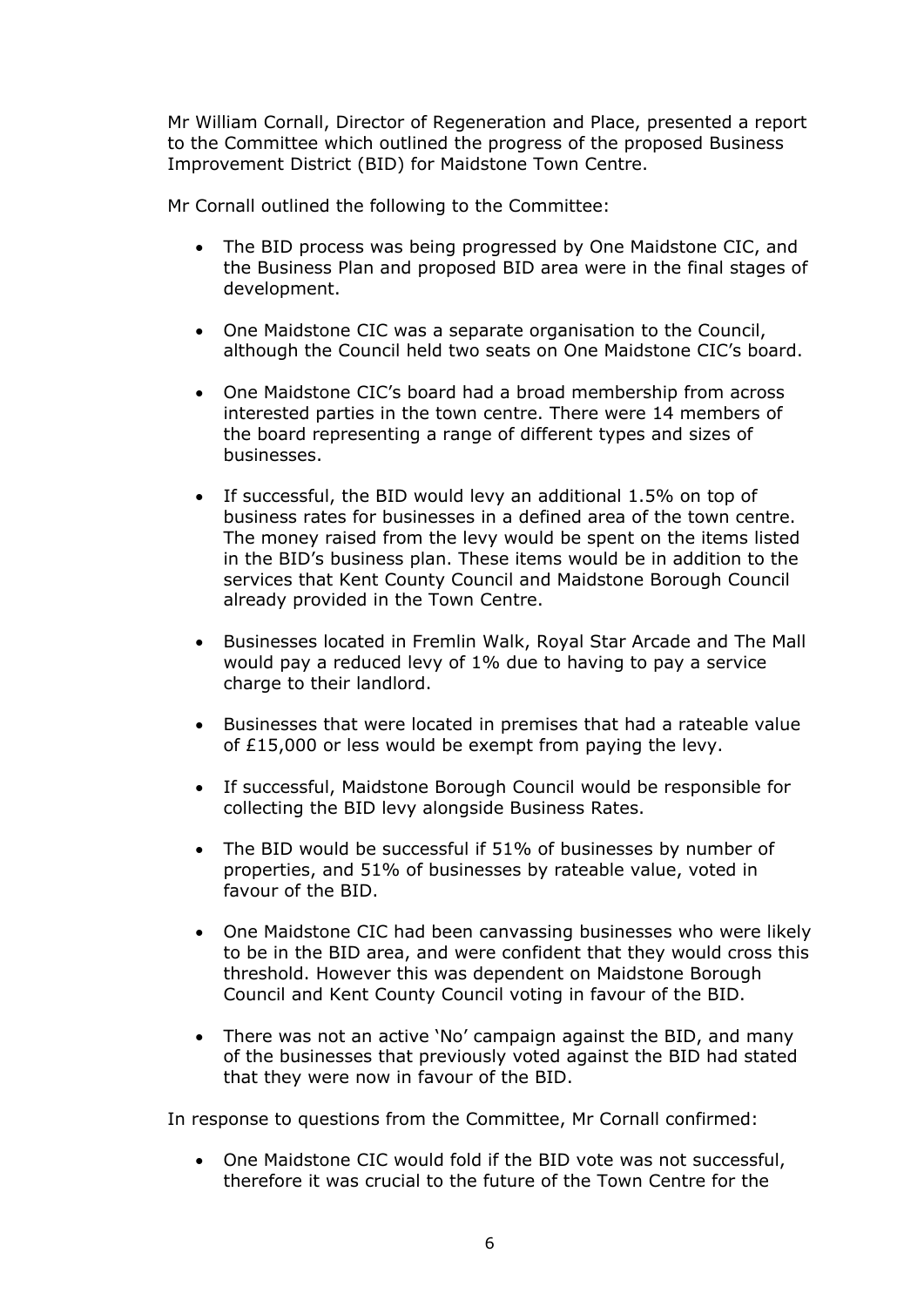Council to cast its votes in favour of the BID.

- The cost of collection of the levy would be billed back to the BID organisation, so there was no financial risk to the council of taking on the collection of the levy on behalf of the BID.
- The Council would be paying a net additional £5,000 p.a. if the BID vote was successful, however it would leverage in an additional £2.15 million of investment in the Town Centre over the 5 year period of the BID.
- Those organisations exempt from paying the BID levy would still have a voice in the BID.

### **RESOLVED:**

1. The ballot for a BID, as proposed by the BID organisation, is supported.

Voting: Unanimous

2. Delegated authority is granted to the Director of Regeneration and Place to cast the Council's 15 votes in favour of a BID in the ballot.

Voting: For - 12 Against - 0 Abstentions - 2

3. The Council will carry out the ballot on behalf of the BID organisation.

Voting: Unanimous

4. If the BID is successful, to enter into an operating agreement and a baseline agreement with the BID organisation.

Voting: Unanimous

#### 210. MOTE PARK LAKE DAM

Mr Mark Green, Director of Finance and Business Improvement, gave a presentation to the Committee outlining the works that were required to be carried out to the Dam in the lake at Mote Park.

Mr Green explained that the Council was legally obliged to carry this work out, in order to ensure that the reservoir was safe for nearby residents and businesses.

In response to a question from a member of the Committee, Mr Green confirmed that detailed ecological surveys were being carried out and there was sufficient budget in the project to replace lost trees. The Committee noted that there was a year of replanting scheduled in to the project plan to ensure replanting was undertaken properly.